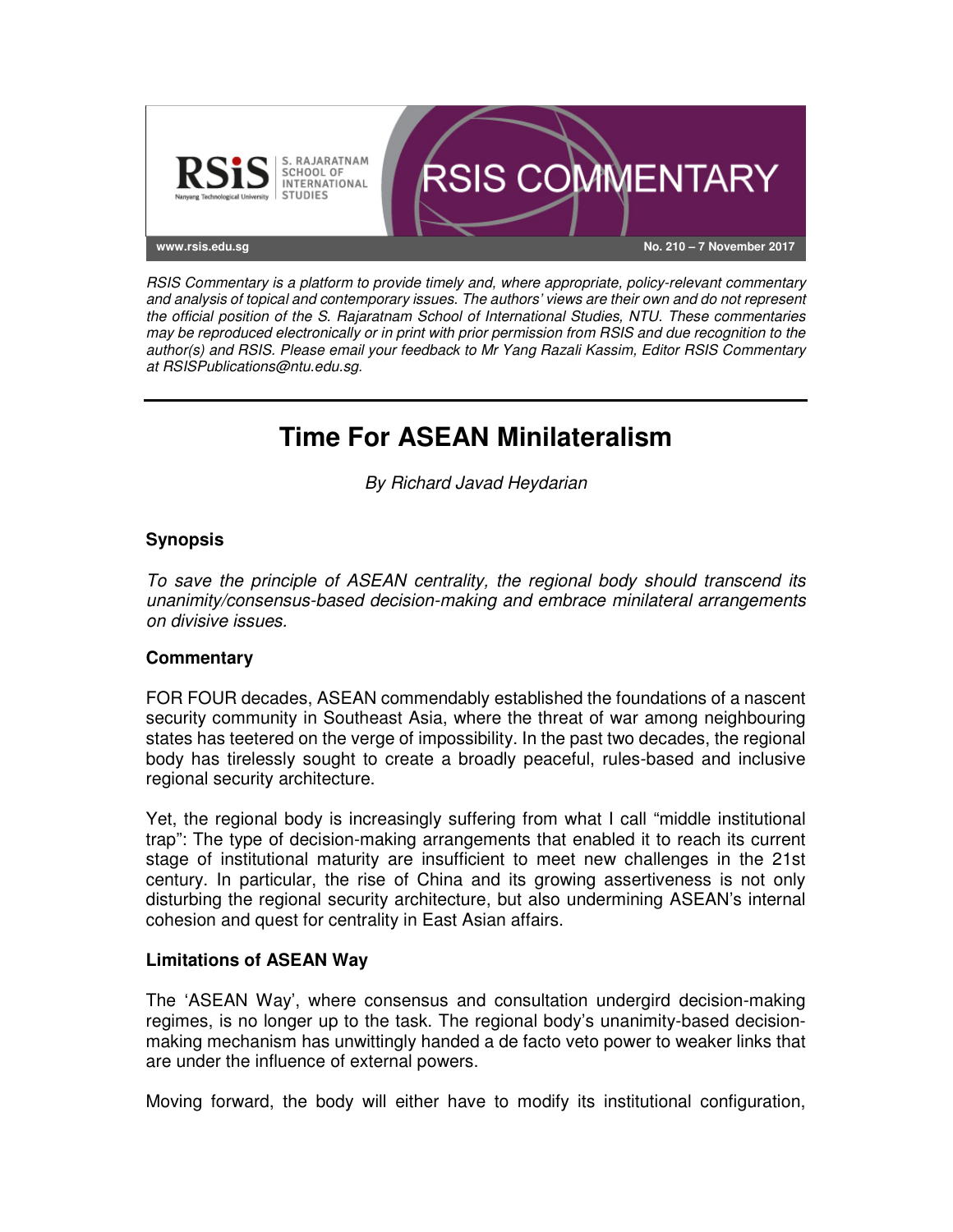adopting an "ASEAN Minus X" or Qualified Majority (QM) voting modality, on politicosecurity affairs or fall into irrelevance.

This has been poignantly evident when it comes to the South China Sea disputes. Failing to embrace wholesale institutional innovation, the only way forward is a constructive form of 'ASEAN minilateralism', where likeminded and influential countries in the region coordinate their diplomatic and strategic calculations vis-à-vis the South China Sea disputes.

# **End of ASEAN Centrality?**

In 2016, the leaders of ASEAN displayed encouraging unity – or at least a semblance of it – during the Sunnylands Summit with American President Barack Obama. At the end of the meeting, the two sides released a joint statement, which called for shared "commitment to peaceful resolution of disputes, including full respect for legal and diplomatic processes, [author's emphasis] without resorting to threat or use of force, in accordance with universally recognised principles of international law and the 1982 United Nations Convention of the Law of the Sea".

So both sides agreed that not only should UNCLOS be a basis for resolution of the disputes, but also mentioned "legal processes", which could be interpreted as an implicit statement of support for the Philippines' decision to resort to compulsory arbitration, in accordance to Article 287, Annex VII of UNCLOS, against China.

Both sides also emphasised the necessity for "non-militarisation and self-restraint", which was particularly salient in light of China's worrying deployment of surface-to-airmissile (SAM) systems, high-frequency radars, and fighter jets to contested land features in the Paracels and newly-built facilities across artificial islands in the Spratlys.

But as the Philippines' arbitration case reached its final stages, ASEAN suddenly began to lose steam. Things came to head during the special foreign ministers meeting between ASEAN and China in Kunming, when the Southeast Asian countries failed to release a joint statement, forcing frustrated officials in the Malaysian Foreign Minister, which initiated the high-level meeting, to release a draft joint statement.

## **A Minilateralist Solution**

It did not take long for some ASEAN countries to shut down any hope of ASEAN centrality on the South China Sea disputes, particularly after The Hague arbitration case. Cambodian Prime Minister Hun Sen openly criticised the Philippines' compulsory arbitration against China, dismissing it as a provocative act that is "not about laws" and instead a "political conspiracy between some countries and the court".

More disappointingly, when it became clear that the Philippines scored a clean sweep victory against China – with the court nullifying China's historic rights doctrine and much of its nine-dashed line – most ASEAN countries immediately called for patience and calm rather than compliance to a binding decision by claimant states.

In a strange twist of events, the Philippine government, under President Rodrigo